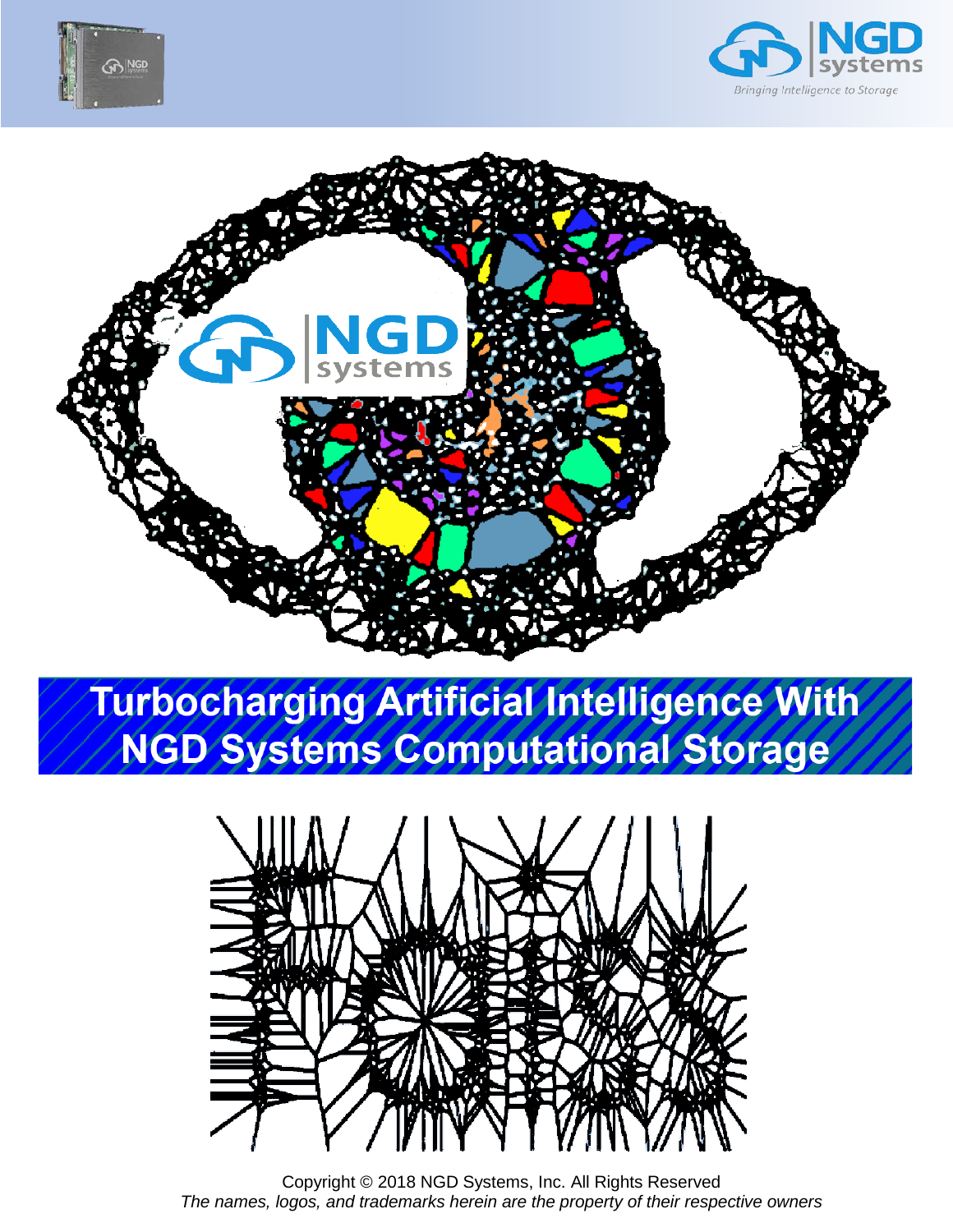



#### **Key Takeaways**

- 1. Image Similarity Search techniques are working, however, searching PB-Scale image sets in real time is a looming challenge.
- 2. The current scale out image similarity search techniques in standard servers force users to split up the dataset across a large CPU/GPU server cluster, significantly increasing CAPEX and OPEX.
- 3. Utilizing NGD Systems Computational Storage allows compute to scale linearly with capacity avoiding long data load times experienced with current server use.
- 4. **Result**: **In-Situ Processing Constant Performance** vs. *traditional exponential performance degradation*



## **The Cost of Scaling Artificial Intelligence**

We have all seen demonstrations of the capabilities of Artificial Intelligence (AI)-based imaging applications, from facial recognition to computer vision assisted application platforms. However, scaling these imaging implementations to Petabyte-scale for real-time datasets is problematic because:

- 1) Traditional databases contain structured tables of symbolic information that is built like a table with each image having a row in the index. The tables are then cross-linked and mapped to added indexes. For performance reasons, these index tables must be maintained in memory.
- 2) Utilizing traditional implementations for managing datasets requires that data be moved from storage to server memory, after which the applications can analyze the data. Since these datasets are growing to Petabyte scale, the ability to analyze complete datasets in a single server's memory set is all but impossible.

Utilizing brute-force methods on modern imaging databases, which can be in the petabyte-size range, is often both incredibly difficult and enormously expensive. This has forced organizations with extremely large image databases to look for new approaches to image similarity search and more generally to the problem of data storage and analysis.

### **The Evolution of Vector-Based Similarity Search**

Artificial intelligence (AI) techniques offer new approaches to image similarity search that overcome the challenges of brute-force methods. Neural networks are used to train AI tools known as classifiers. Classifiers generate multi-dimensional vectors that are much more powerful and flexible than simple photographs or classical feature analysis attributes. One popular image classifier today is Google's TensorFlow™, which can provide real-time image categorization.

Classifiers provide a powerful set of tools to improve image similarity searches. However, a new storage technology is needed to save CPU and memory cost and scale solutions for petabyte-scale image sets in anything approaching real time. The Facebook Artificial Intelligence Similarity Search (FAISS) was developed specifically to address image similarity searching of petabyte-scale image databases.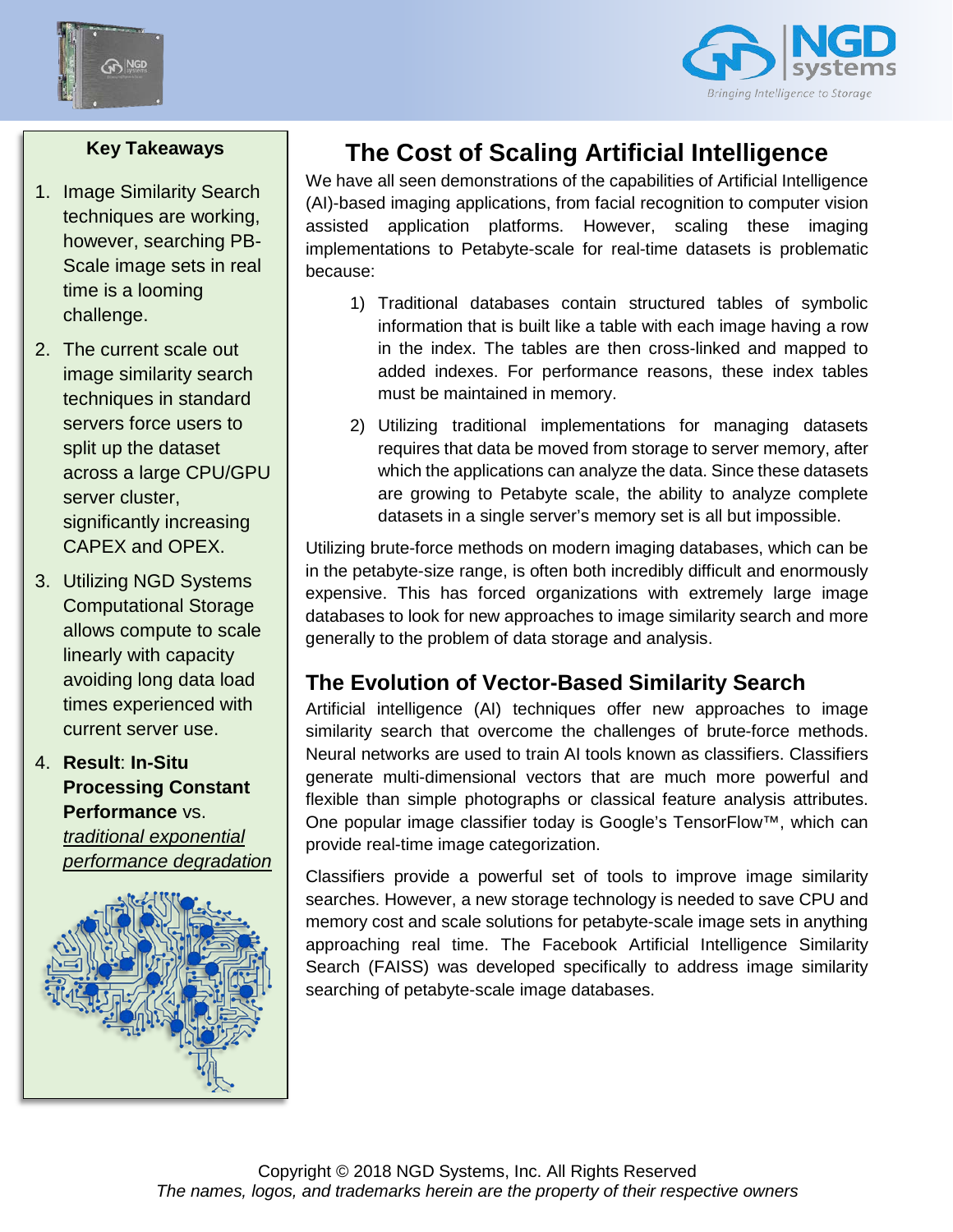



#### **FAISS: Changing the Image Search Game**

FAISS provides several capabilities that are unique from other image search approaches. These include: use of multiple similarity search methods with varying tradeoffs; optimization for memory usage and speed; and implementation aimed at traditional HW platforms that require added compute. Figure 1 illustrates the functional flow of the FAISS library. FAISS works to balance three specific metrics: speed (how long it takes to return many similar vectors); memory usage (how much RAM is required); and accuracy (does the list match the bruteforce results).



#### While FAISS and similar approaches streamline

storage and processing of large data sets, they don't eliminate the delay inherent in moving petabytescale datasets from storage devices into server main memory, or reduce memory usage (which scales linearly with the dataset size). This data movement time and the memory footprint are critical problems that prevent image similarity solutions from scaling and providing real-time results. The current method to address this problem is to split the data sets across multiple servers, even a large server cluster. In these cases, a petabyte of data AND the future PCIe 4.0 bus don't reduce the data set movement and will still take an agonizing amount of time to manage. The obvious (but often overlooked) solution to the data movement problem is simple: Stop Moving the data, let the storage do the work.

#### **Augmenting FAISS with NGD Systems Computational Storage**

This is the exact concept created and implemented by the Computational Storage devices from NGD Systems. By embedding multi-core ARM 64-bit application processors in the storage devices, the query management and the search portions of FAISS can be executed without moving the data out of the storage device. Adapting FAISS to NGD Systems Computational Storage does not require any kernel changes, and only minor code modifications to split off the parts that run in the computational storage. Utilizing NGD's computational storage API, making these changes takes a few weeks, and not months. The NGD Systems host agent then manages the exchange with the storage nodes and mitigates the data traffic. All of this happens in near real time and with no changes to the block level characteristics of the Computational Storage NVMe devices themselves.

#### **The Impact of Computational Storage on FAISS Execution Speeds**

To test the effectiveness of computational storage using FAISS, NGD Systems utilized the test setup shown. In both cases, the host system is an Intel® Xeon E5-2630 v4 processor operating at 2.2GHz. In the Top configuration without In-Situ Processing, Catalina-2 Storage Devices were utilized in a traditional storage model. In the Bottom configuration, NGD Catalina-2 U.2 Storage Devices were used with the patented In-Situ Processing turned ON. The completion times for the standard server in our test example was over 6 minutes for the data set used. The standard server completion times were ultimately dominated by time the data had to be moved from storage to memory. In addition, the results showcase